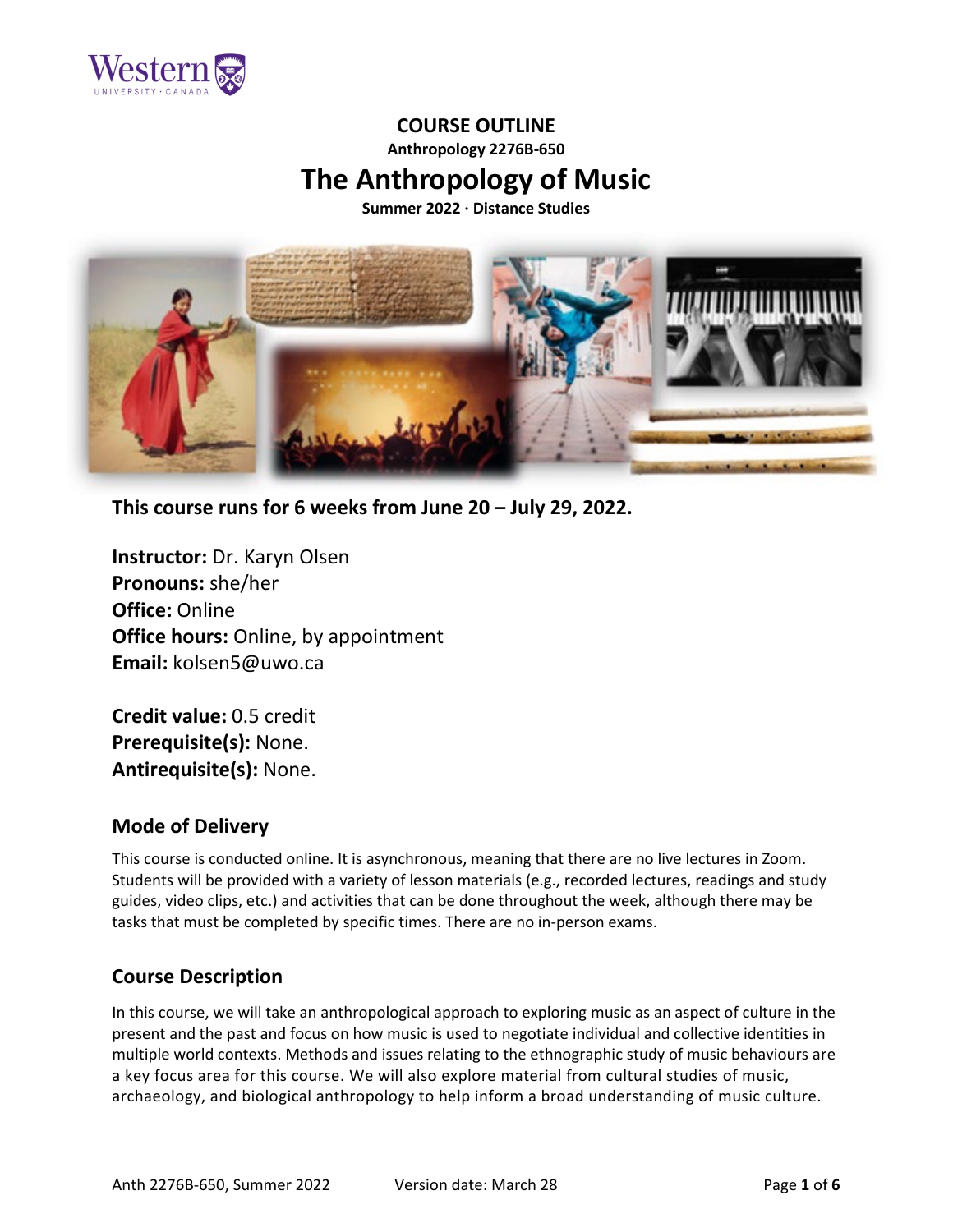# **Learning Outcomes**

By the end of this course, you will be able to:

- Synthesize ideas and concepts about music culture from across fields of study in anthropology.
- Identify and discuss the relationship between music and social identity in a variety of cultural contexts using examples from course readings and lectures, independent research, and personal experience.
- Describe the methods used to collect data in modern ethnographic contexts and apply an understanding of those methods to your own reflections and analyses.

## **Course Materials**

### **Ethnography**

Condry, I. (2006). *Hip-Hop Japan: Rap and the Paths of Cultural Globalization*. Durham: Duke University Press.

Note: You will be able to purchase Condry's ethnography at Western's Bookstore or find it online in paper or electronic formats. A copy will also be put on 2-hour reserve at the Music Library.

### **Selected Journal Articles & Book Chapters**

This course will also rely on 1-2 selected journal articles or book chapters as part of assigned readings each week. These readings will be linked in OWL for you to access easily. The complete reading list and schedule will be available in OWL by the first day of class.

# **Evaluation**

### **Interview Assignment – 25% Due Date: Monday, July 4th**

For this assignment, you will interview someone you know from a different generation than yourself about the role of music in their life (e.g., your parent, grandparent, co-worker, child, etc.) As a class, we will consider the challenges and insights associated with ethnographic interviewing. We will also brainstorm possible interview questions that you will use as part of your assignment. You will submit a summary of the questions/answers you received and a synthesis of what you learned by taking part in the process.

Note: Unless you receive accommodation for illness through Academic Counselling, late assignments will be penalized at the rate of 5%/day late for up to a total of 5 days (including weekends) following the due date. Late assignments will not be accepted after 5 days.

### **Take Home Midterm – 25% Due Date: Monday, July 11th**

The midterm exam will consist of short answer questions that integrate concepts and ideas from the first three weeks of the course (assigned readings and videos). Midterm questions will be posted in OWL on Thursday, July 7th. Please set aside 3-6 hours of your time to complete the midterm by the deadline and upload the completed midterm in OWL. You may access course materials as you write, and you are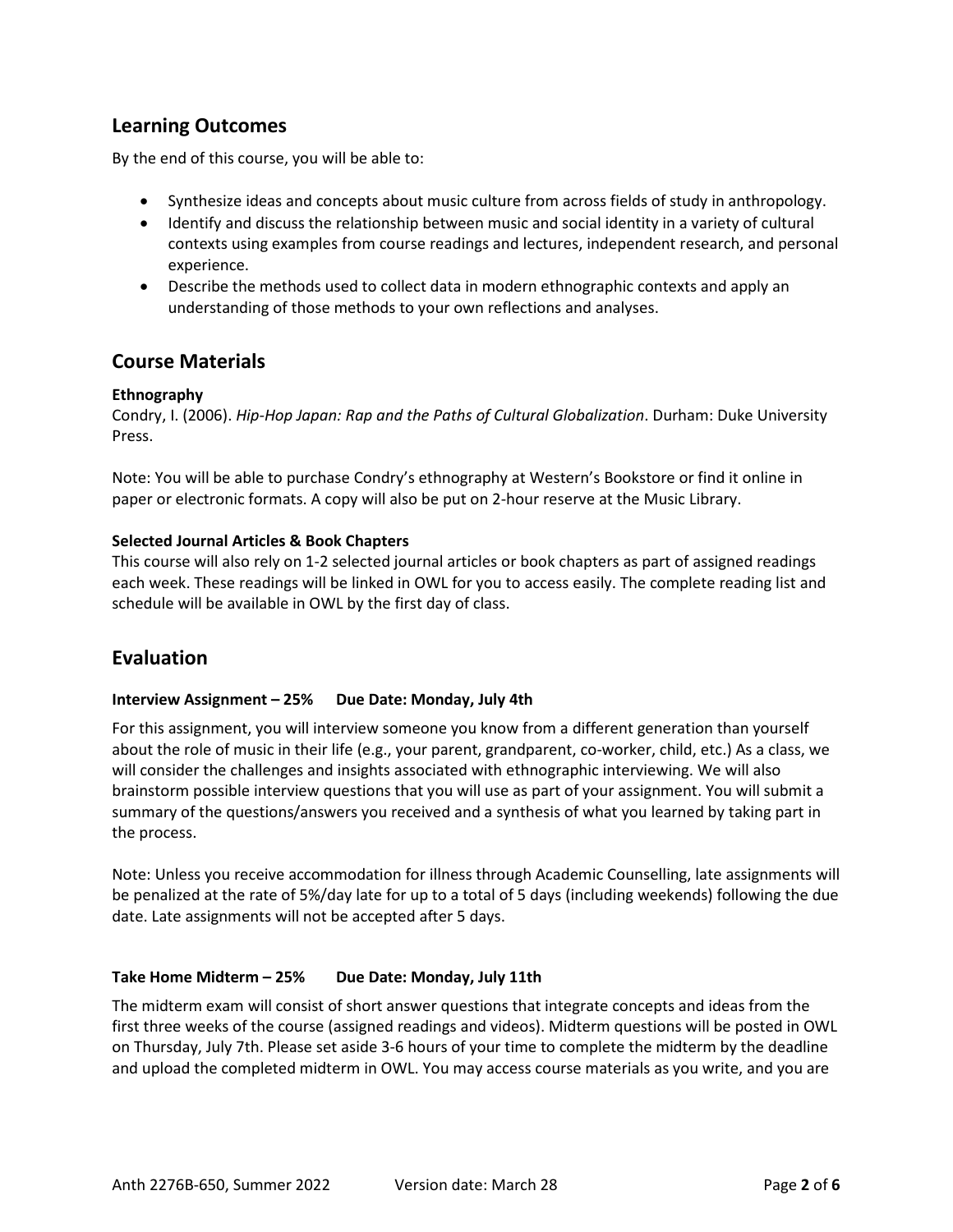expected to prepare your response independently. Submissions will be reviewed by Turn-it-in software to ensure the originality of each response.

Note: If you do not submit the Take Home Midterm by the due date set in the course schedule, you will not be allowed to write the missed examination. You may petition for permission to write a Special Examination by submitting written documentation in support of your request to the Academic Counselling Office where it will be determined if accommodation is warranted.

### **Autoethnography Assignment - 25% Due Date: Friday, July 29th**

For this assignment, you will combine self-reflection and research to analyze an experience in your life that involves music. The goal is to share insight into a music-related cultural activity or identity through your own observations, self-analysis, and academic research. This assignment allows you to pursue an area of personal interest related to music and culture/identity. That said, the assignment is not just an opinion paper. You will look into academic sources on your chosen focus and make connections to course content that demonstrates an academic understanding of the topic.

This assignment is made up of two components: 1) Sharing observations of an experience in your life that involves music (written or video reflection), and 2) Analysis of the experience with connections to course content and found research (written analysis).

Note: Unless you receive accommodation for illness through Academic Counselling, late assignments are penalized at the rate of 5%/day late for up to a total of 5 days (including weekends) following the due date. Late assignments will not be accepted after 5 days.

### **Take Home Final Exam – 25% Due Date: TBA (during the scheduled Exam Period)**

The final exam will consist of short answer questions that integrate concepts and ideas from the final three weeks of the course (assigned readings and videos). The final exam questions will be posted in OWL 4 days prior to the deadline. Please set aside 3-6 hours of your time to complete the exam by the deadline and upload the completed exam in OWL. You may access course materials as you write, and you are expected to prepare your response independently. Submissions will be reviewed by Turn-it-in software to ensure the originality of each response.

Note: If you do not submit the Take Home Final Exam at the time set in the timetable, you will not be allowed to write the missed examination. You may petition for permission to write a Special Examination by submitting written documentation in support of your request to the Academic Counselling Office where it will be determined if accommodation is warranted.

# **Course & Instructor Policies**

### **Course Rationale and Instructor/Student Responsibilities**

To help you develop an anthropological appreciation of social identity, my goal is to provide you with opportunities to relate course material to your personal experiences and existing knowledge. This way you will be more likely to remember the concepts and apply them in new contexts. It is also very important to me that time is set aside for you to interact with course material (e.g., through study guide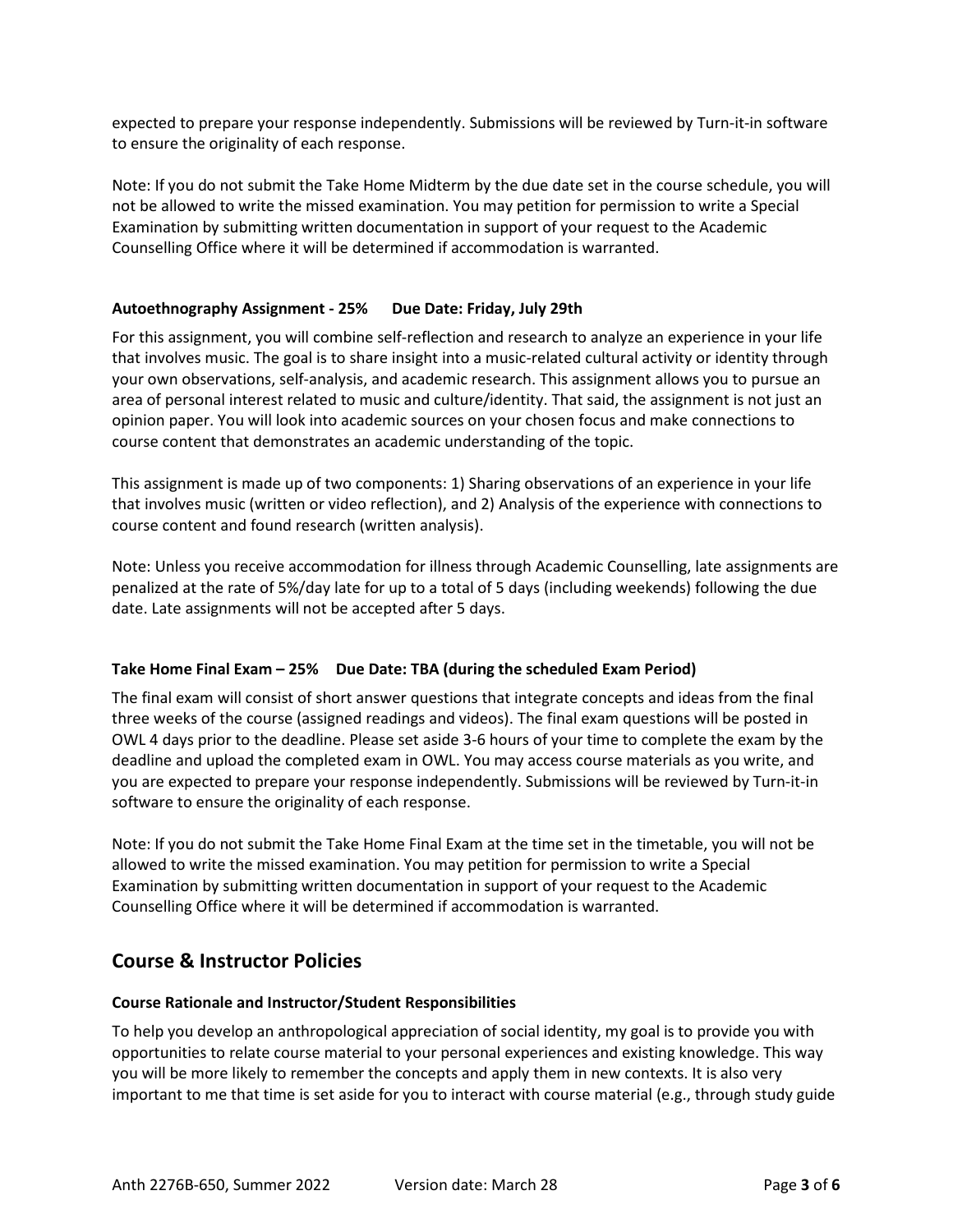questions and polling activities) I believe this will result in a deeper, longer-lasting understanding of the material.

My responsibilities as the professor are to 1) provide an organized, user friendly online learning environment, 2) strive for a positive, supportive, and engaging course, and 3) be open to student contributions, questions, and feedback.

Your responsibilities as a student are to 1) stay on top of weekly tasks by reading and reflecting on the assigned readings, 2) participate respectfully in course activities, 3) plan and manage your time to meet course due dates, and 4) ask questions as needed to ensure that you stay on track.

#### **Diversity and Inclusion Statement**

I would like to create a learning environment that supports diverse thoughts, perspectives, and experiences. We all bring unique identities to the classroom that reflect differences in age, ethnicity, gender, sexuality, ability, religion, and class. I will gladly honour any request to address you by an alternate name or gender pronoun. I will attempt to foster an environment in which students are able to express ideas and hear and respect one another. Please let me know if there are ways that you think I could improve the effectiveness of the course for you personally or for other students/student groups.

#### **Statement on Engaging in the Online Learning Environment**

This course relies on the OWL site to connect you with the syllabus, assignment outlines, content, and other course material. Here, you will engage with me and your peers as we progress through the course. Please keep track of weekly tasks and contribute respectfully to online activities.

#### **Statement on Email**

You may contact me by email, but it may take up to 48 hours for a response. If I cannot provide an immediate response, or if the matter is something that I cannot address easily in an email, we will plan to meet virtually. Please ensure that your emails are worded professionally and include the course number in the subject line.

#### **Statement on Student Success**

If you need support with your academic writing skills, please visit th[e Writing Support Centre](http://writing.uwo.ca/) in person or online. The Centre aims to (1) enhance your writing and communication skills and build your confidence, (2) equip you with tools, resources, and knowledge to effectively communicate through writing, (3) increase your critical analysis abilities to effectively communicate scholarly ideas, (4) convey university level writing expectations, and (5) provide you with the skills you need to navigate academic transitions.

[Learning Development and Success](https://www.uwo.ca/sdc/learning/) supports your development as student by answering questions and providing advice on how to succeed in your studies at Western. They can help you to develop and strengthen academic skills.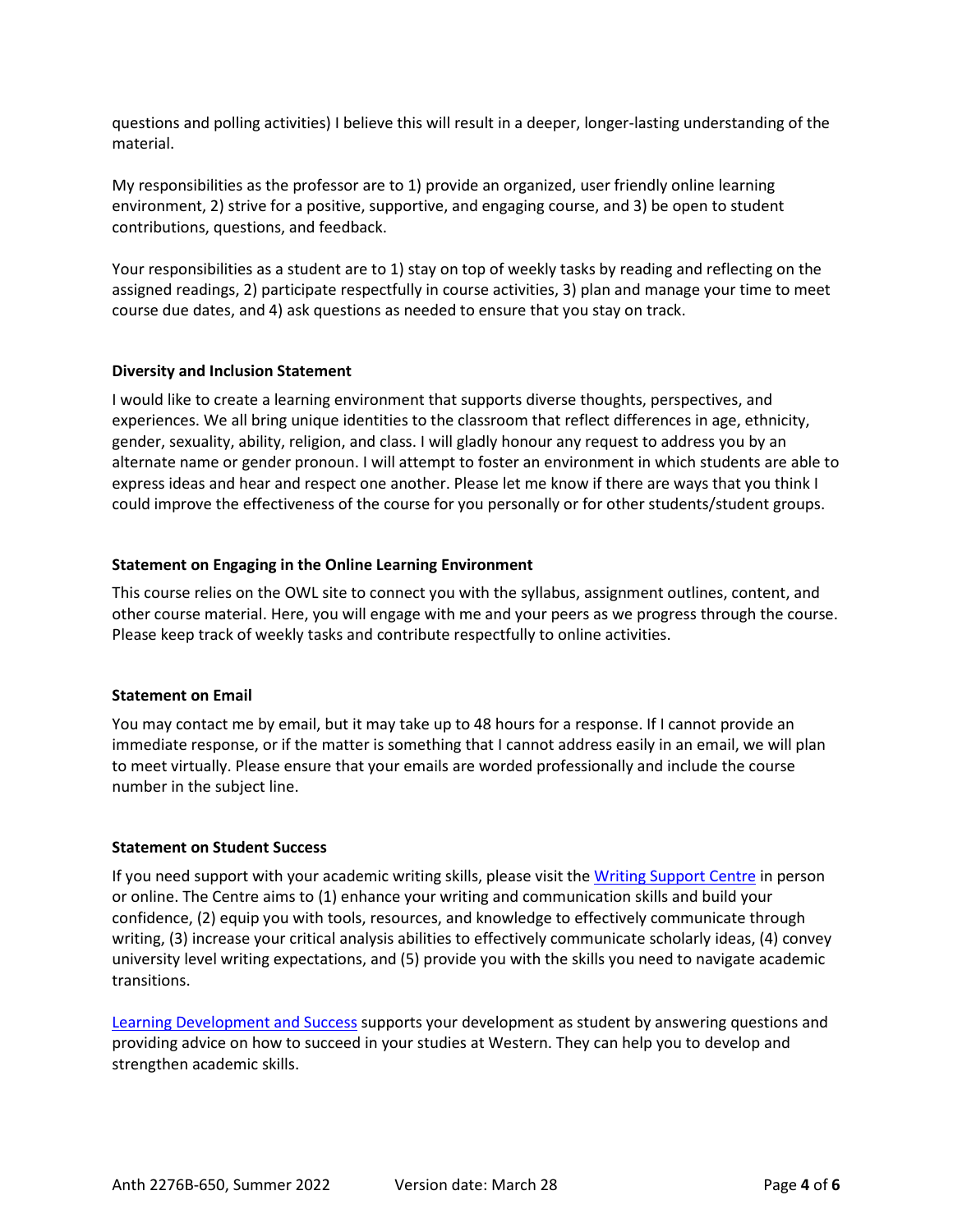[Health and Wellness](https://www.uwo.ca/health/) will help you navigate any kind of mental health issue (e.g., anxiety, stress, etc.) WEC provides free assistance in connecting you with wellness services and resources on and off campus.

### **Statement on Seeking Special Accommodations**

To ensure fairness and consistency for all students, academic accommodation for work representing 10% or more of the student's overall grade in the course shall be granted only in those cases where there is documentation indicating that the student was seriously affected by illness and could not reasonably be expected to meet their academic responsibilities. Please see your academic counsellor in a timely manner if you will be seeking accommodations based on medical or compassionate grounds.

#### **Statement on Plagiarism**

Students must write their assignments in their own words. Whenever students take an idea from another author, they must acknowledge their debt both by using quotation marks where appropriate and by proper referencing. It is also a scholastic offence to submit the same work for credit in more than one course. Plagiarism is a major scholastic offence.

#### **Statement on Turn-it-in**

All required written assignments/exams may be subject to submission for textual similarity review to the commercial plagiarism detection software under license to the University for the detection of plagiarism. All papers submitted for such checking will be included as source documents in the reference database for the purpose of detecting plagiarism of papers subsequently submitted to the system. Use of the service is subject to the licensing agreement, currently between The University of Western Ontario and [Turnitin.com.](https://www.turnitin.com/)

### **Institutional Statements and Policies**

All students should familiarize themselves with Western's current academic policies regarding accessibility, plagiarism and scholastic offences, and medical accommodation. These policies are outlined in Western's academic policies by clicking on this link: [Western's academic policies.](https://westerncalendar.uwo.ca/academicPolicies.cfm?SelectedCalendar=Live&ArchiveID=)

| <b>DATE</b>  | <b>FOCUS/TOPIC</b> | <b>READINGS</b>            | <b>KEY DATES</b>                     |
|--------------|--------------------|----------------------------|--------------------------------------|
| Week 1       | Ethnography        | Condry, Introduction       |                                      |
| Jun 20-26    |                    | Assigned article(s) in OWL |                                      |
| Week 2       | Race               | Condry, Chapters 1 & 2     | Interview Assignment (due July 4)    |
| Jun 27-Jul 3 |                    | Assigned article(s) in OWL |                                      |
| Week 3       | Soundscapes        | Condry, Chapter 3          | Take Home Midterm Exam (due July 11) |
| Jul 4-10     |                    | Assigned article(s) in OWL |                                      |

### **Weekly Schedule**